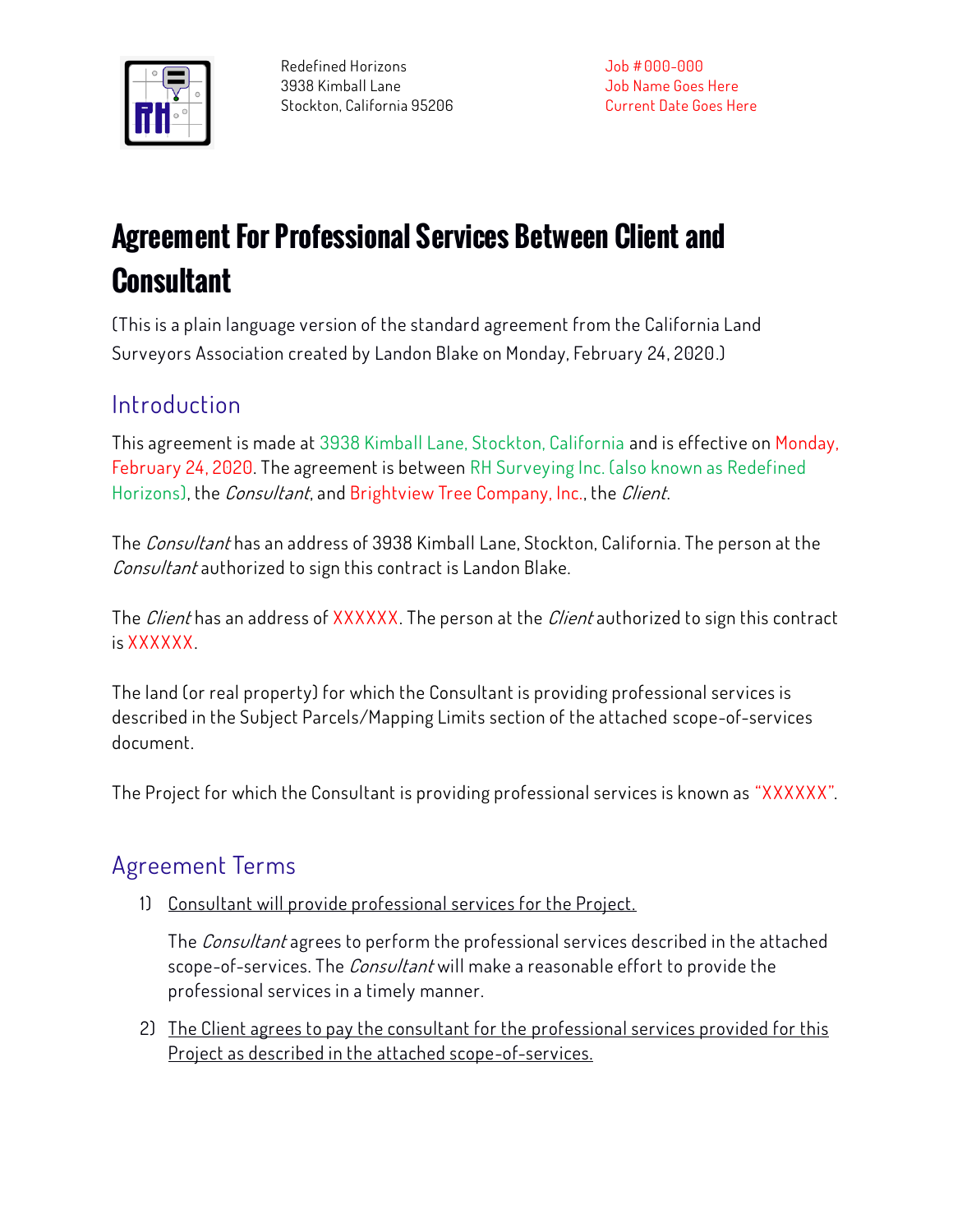

**Job #000-000 Job Name Goes Here Current Date Goes Here**

**The Client will make a reasonable effort to make sure the Consultant is paid promptly for the professional services provided on this project.**

**3) The Client agrees to provide the Consultant with all documents they have in their possession related to the Project that are reasonably needed to provide the professional services described in the attached scope-of-services.**

**(For example: The vesting deed for the subject parcel and a land title report.) The Consultant may agree to obtain their own copies of these documents in the attached scope-of-services. If the Consultant doesn't specifically state in the scope-of-services that they are obtaining a particular document, it is assumed the Client will be providing the document. Unless specifically stated in the scope-of-services, the Client is responsible to pay for fees or sign agreements needed to obtain data or documents needed by the Consultant to provide the professional services described in the attached scope-of-services. The Consultant will make a reasonable effort to alert the client in advance of the fees needed to obtain documents or data for the Project.**

**4) The Client agrees that the Consultant owns the work products and other data they create for the Project.**

**(Examples of work products include survey maps, land descriptions, and exhibits.) The Consultant shall have the right to use those work products for other purposes unrelated to the Project, without the need for permission for this use form the Client. (For example: The Consultant may choose to feature photos of the project site on its web site for marketing purposes or use the survey control established on or near the project site for nearby projects.) The Client also agrees that their right to use the work products provided by the Consultant as part of this project will cease if the Client fails to pay in full the bill for the Consultant's professional services. The Client agrees that the Consultant will not be obligated to complete work products and may remove property corner monuments or control monuments they set if the Client fails to pay in full the bill for the Consultant's professional services.**

**5) The Client agrees that the professional services and work products provided by the Consultant for this project are for the sole use of the client and for the sole purpose described in the attached Scope-of-Services.**

**The Client acknowledges and understands that survey methods and survey work products are tailored for a specific purpose and may not be suitable for a different purpose. (For example: Aerial topographic mapping form a UAV flight may be suitable for conceptual design, but is not acceptable for final design of hardscape**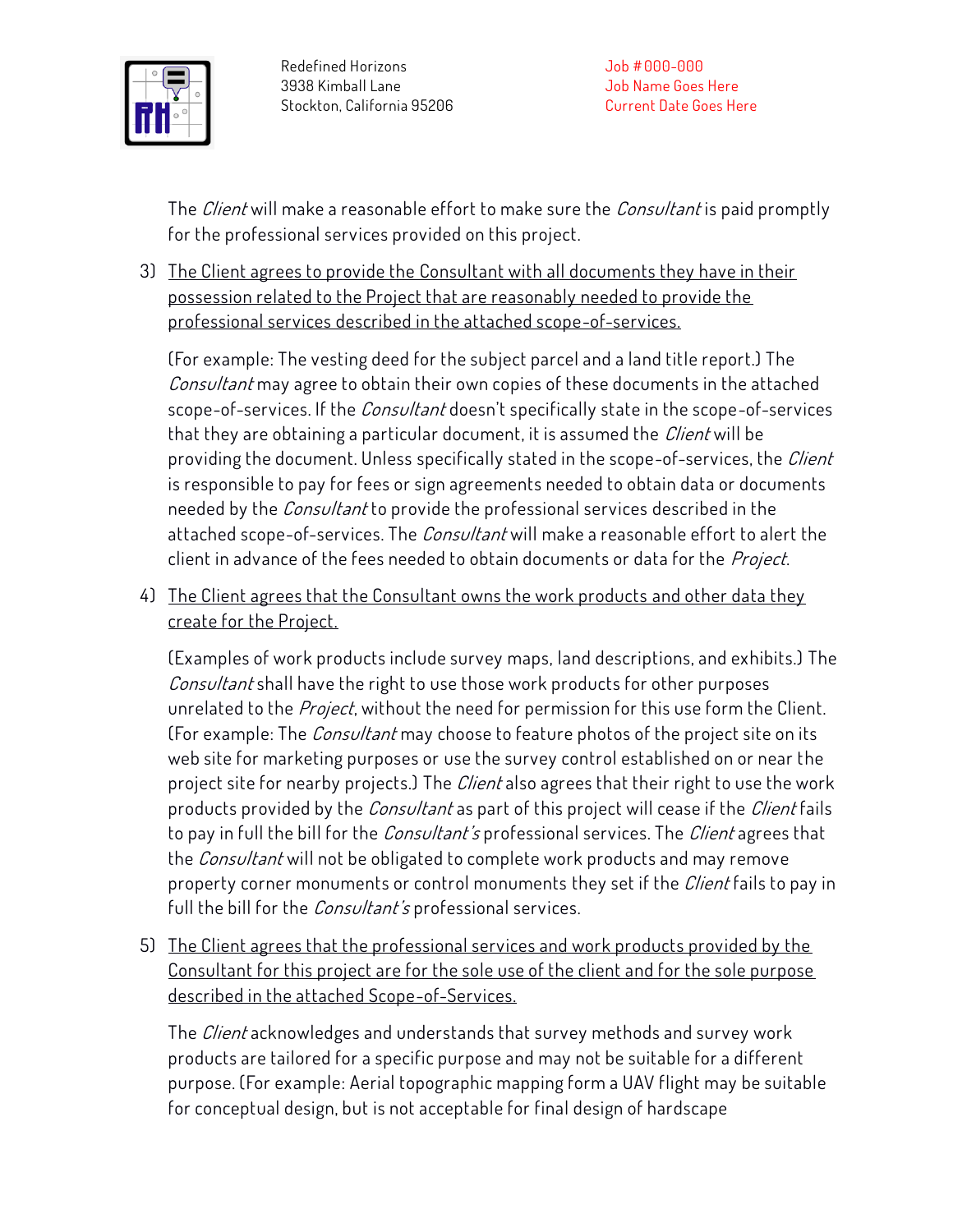

**Redefined Horizons 3938 Kimball Lane Stockton, California 95206** **Job #000-000 Job Name Goes Here Current Date Goes Here**

**improvements on the same Project.) The Client agrees to discuss alternative uses of survey work products prepared for the Project and not described in the attached scope-of-services with the Consultant in advance. The Client also agrees to hold harmless and defend the Consultant for any damages or claims of damages resulting from alternative uses of the Consultant's work products provided for this project. (For example: An architect hired by the Client sues the Consultant for use of a topographic survey for design purposes when this use was not described in the attached scope -ofservices.)**

**6) The Client agrees to hold harmless and defend the Consultant for any damages or claims of damages resulting from changes or unanticipated uses made by anyone besides the Consultant to the Consultant's survey work products or survey data provided for the project without the Consultant's specific written permission.**

**(For example: A civil engineer hired by the client digitizes contour lines shown on a PDF file of the Consultant's topographic survey and uses that to design a grading plan for the project site without the Consultant's permission. The civil engineer then sues the Consultant for problems with the grading plan they claim was caused by erroneous survey data shown on the PDF.) The changes and unanticipated uses listed above includes extraction and conversion of data. (For example: Extracting building footprints from a PDF topographic map, placing these building footprints on a coordinate system using satellite imagery, and extruding them to model the approximate 3D shape of the buildings.)**

**7) All fees and charges billed to the Client by the Consultant under this agreement will be on a lump-sum or time-and-materials bases as described in the attached scope-ofservices.** 

**Invoices will be sent to the client on at least a monthly basis, but may be sent to the client more frequently based on project milestones. (For example: An invoice may be sent when all the field work on a project is completed.) The Client agrees to pay invoices to the Consultant within in at least 10 days of receipt of the invoice. The Client agrees to notify the Consultant within 2 working days if they believe there is a mistake or problem with an invoice. The Consultant agrees to promptly provide the Client with written proof of payment.**

**8) The Client reserves the right to stop providing professional services on the Project and to terminate this agreement if the Consultant fails to meet their obligation under this agreement or to promptly pay its bills.**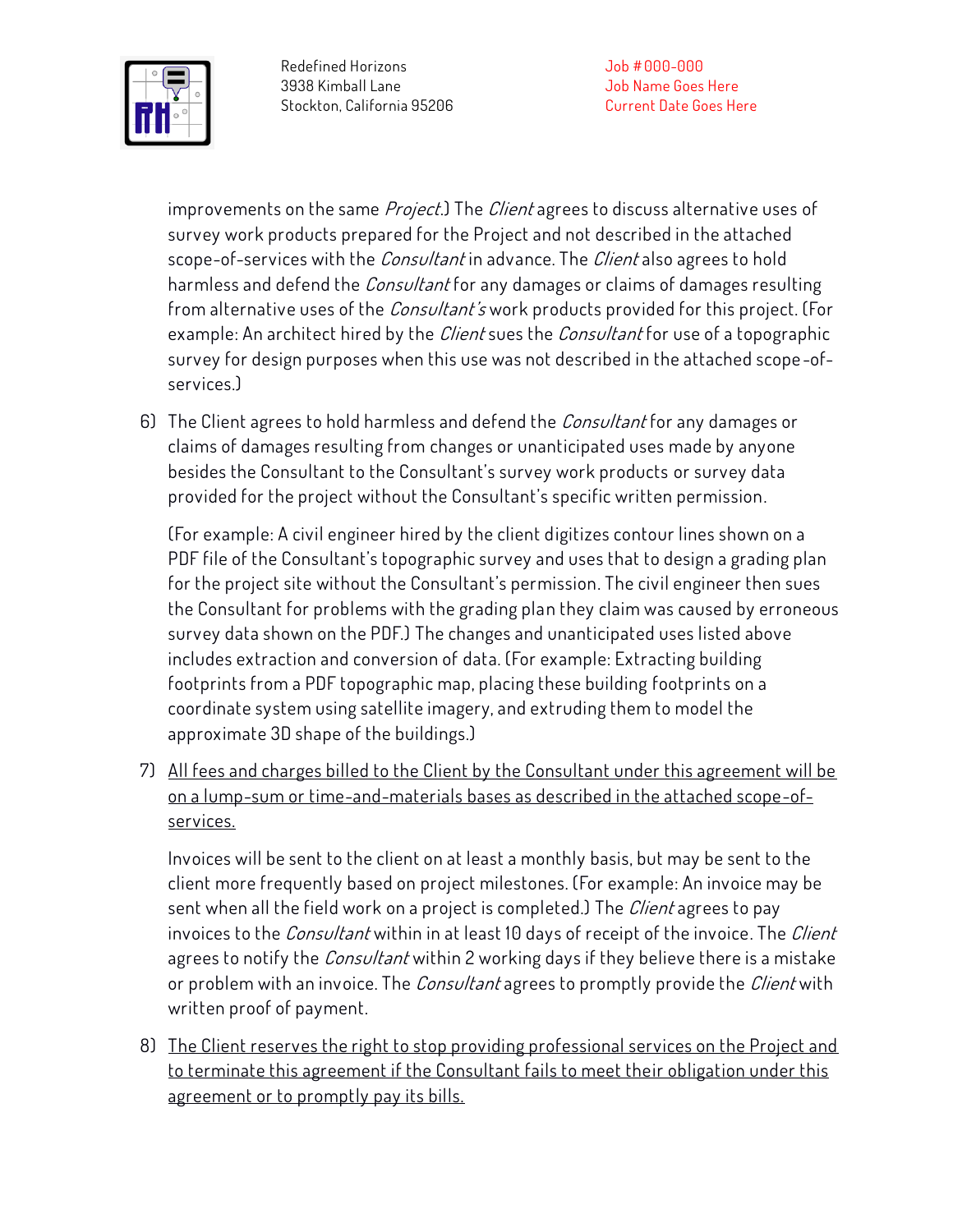

**(For example: If the Client fails to provide the Consultant with access to the project site in a timely manner, the Consultant can terminate this agreement.) The Consultant will notify the Client in writing that this agreement is being terminated at least 2 working days in advance of the termination. The Consultant will also make reasonable efforts to work with the client to take the steps needed reinstate the agreement during this 2-day period.**

**9) The Client may terminate this agreement with the Consultant if the Consultant fails to provide professional services as described in the attached scope-of-services in a timely and reasonable manner.**

**The Client will notify the Consultant terminated at least 2 working days in advance of the termination. The Client will also make reasonable efforts to work with the Consultant to take the steps needed reinstate the agreement during this 2-day period. If the Client terminates this agreement, they will pay the Consultant in full for all professional services rendered up to the date of the termination, even if the Consultant has not yet delivered a survey work product to the Client.**

**10) The Client acknowledges that the professional services described in the attached scope-of-services are based on the Consultant's current understanding of the site conditions at the project site and on current requirements of government agencies and others for the Project.** 

**The client also acknowledges that because of the complex nature of the Consultant's work, it may be necessary to revise the attached scope-of-services, the fee for the professional services provided by the Consultant, and the terms of the payment for those services as the Consultant works on the Project. The Consultant will make reasonable efforts to notify the client in advance when these revisions become necessary. (For example: The Consultant is unable to find any property corner monuments marking the client's land during the initial field surveys performed for the Project.) The Consultant will make a reasonable effort to notify the Client in advance when these revisions become necessary and will notify the client of that need in writing.**

**11) The Client recognizes the Consultant has made a reasonable effort to assist it in determining the requirements and fees that apply to the land surveying and land planning aspects of its project, but that because of the complicated nature of the Consultant's work, all of the applicable requirements and fees may not be known on until the Consultant makes progress on work for the Project.**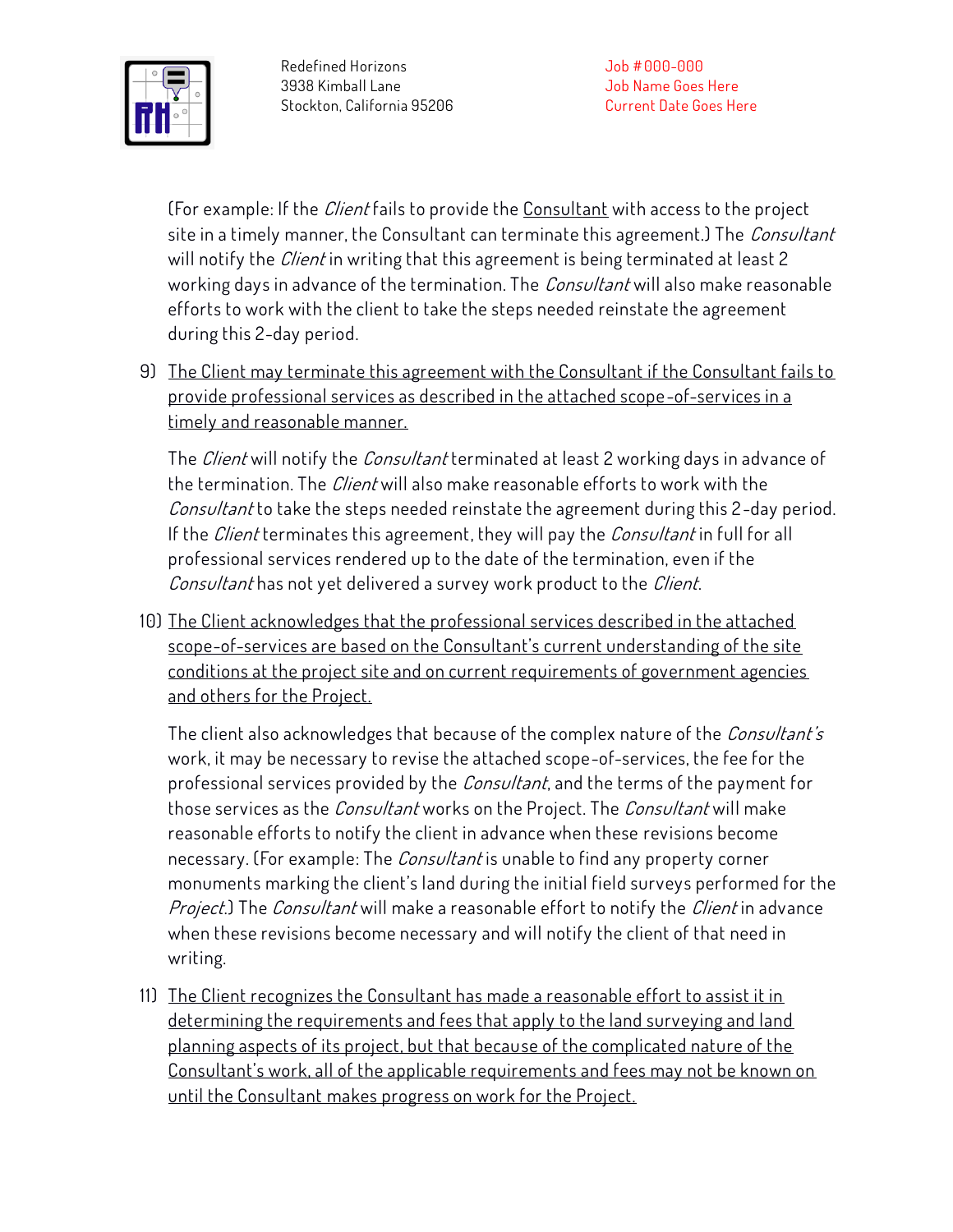

**12) The Client acknowledges that real estate projects of all types are complex and uncertain, and that to successfully complete the Project, services from other related professions may be required.**

**(For example: A real property appraisal may need to be obtained from an appraiser.) The Client understands that although the Consultant may agree to coordinate obtaining these services and to manage these services on behalf of the Client, that the Consultant is not responsible for the performance of these services provided by others for the Project.**

- **13) The Client agrees the Consultant is not responsible for delays in providing its professional services or work products for factors beyond its control. (For example: Delays to field work because of bad weather.)**
- **14) The Client agrees the Consultant can immediately stop providing professional services under this contract if the Consultant is notified the Client has filed a petition for bankruptcy or is likely to file for bankruptcy in the near future.**
- **15) The Client agrees the Consultant has the right to place a lien on real property it owns as part of the Project to ensure payment for the Consultant's professional services provided as part of the Project is made in full.**

**The client acknowledges this agreement doesn't alter or end the Consultant's right to obtain payment for the professional services it has provided as part of the Project. The Client agrees to provide the Consultant with the name and record owner of the real property involved in the Project and the name and address of all persons (including lenders) who are entitled to receive a preliminary notice of a lien placed by the Consultant.**

- **16) The Client agrees to be completely responsible for conditions on the Project site not created by the Consultant and to take reasonable steps to provide the Consultant with a safe work environment during all hours the Consultant is on the Project site to perform field work.**
- **17) The Client agrees to hold harmless, defend, and indemnify the Consultant from any and all liability, real or alleged, in connection with the Consultant's provision of services on the Project, except in cases of willful misconduct or sole negligence on the part of the Consultant.**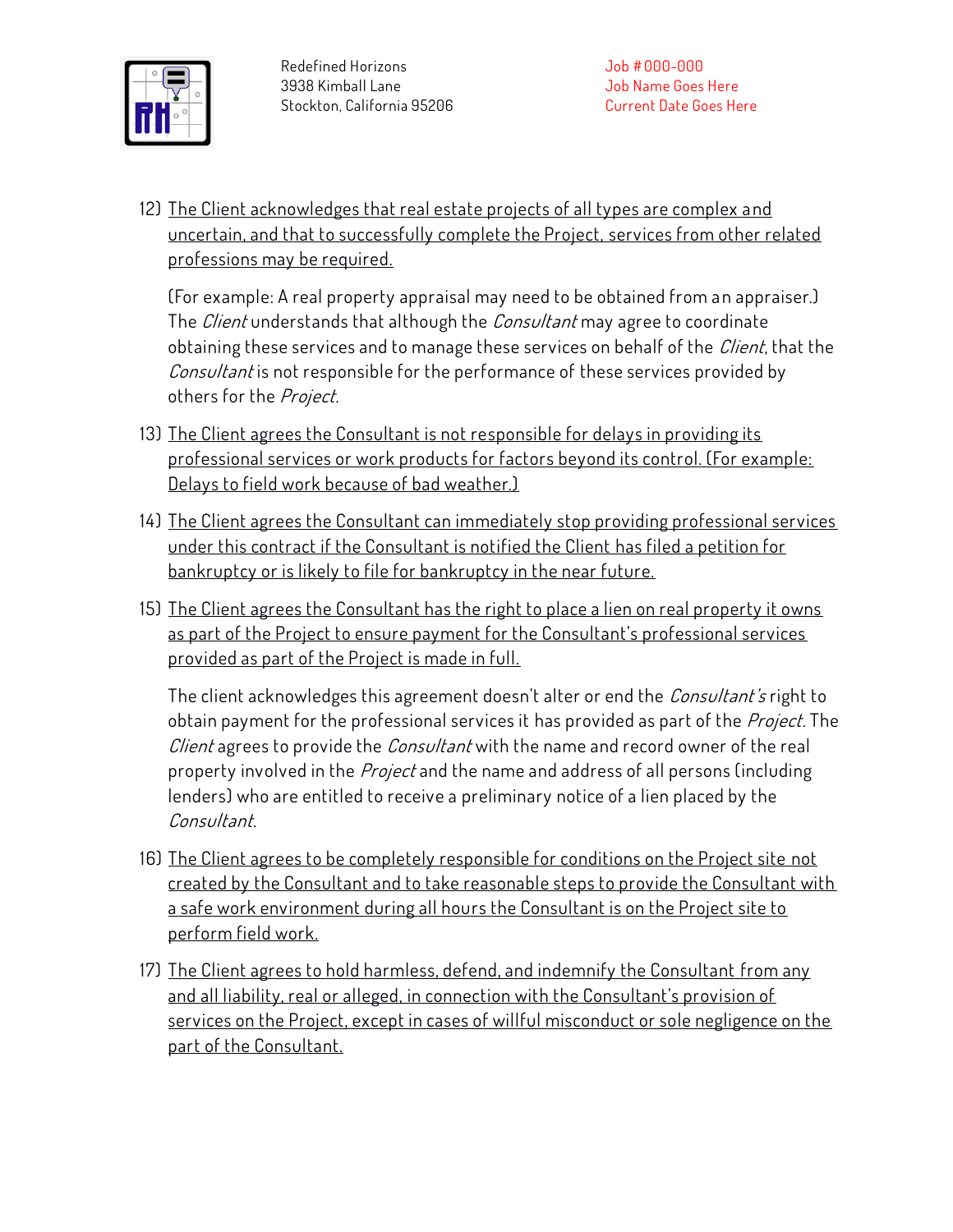

- **18) The Client agrees that the Consultant's total liability for professional services provided for this Project will not exceed \$50,000 or the Consultant's fees for the professional services, whichever is greater.**
- **19) The Consultant will make a reasonable effort to provide reliable work products to the Client according to the generally accepted standards of practice at the time the professionals services for this Project are provided. However, the Consultant makes no warranty, express or implied, about its findings, recommendations or professional advice.**
- **20)The Client ackonowledges the Consultant's professional services provided for this Project does not include services related in any way to the identification or removal of toxic or hazardous materials.**
- **21) The Client and Consultant agree to cooperate with each other in every reasonable way as part of this agreement.**
- **22) The Consultant will only advise the Client on interactions with government agencies involved in approval or management of the Project.**

**The Client understands it is responsible for making final decisions related to government applications, approvals, and permits, and will communicate those decisions to the Consultant in writing.**

- **23)If any part of this agreement is held by a court to be invalid or unenforceable, the remaining parts of the agreement will still be valid and binding on the Client and the Consultant.**
- **24) This agreement shall be governed by and construed in accordance with the laws of the State of California.**
- **25) Any disputes arising out of this agreement shall be resolved by binding arbitration and not in a court of law.**

**The dispute will be settled in accordance with the rules of the American Arbitration Association and judgement will be entered on the award. The arbitrator will award attorney's fees to the prevailing party. If a party after due notice fails to appear at and participate in the proceedings, the arbitrator will make an award based on the evidence presented by the party who does participate.**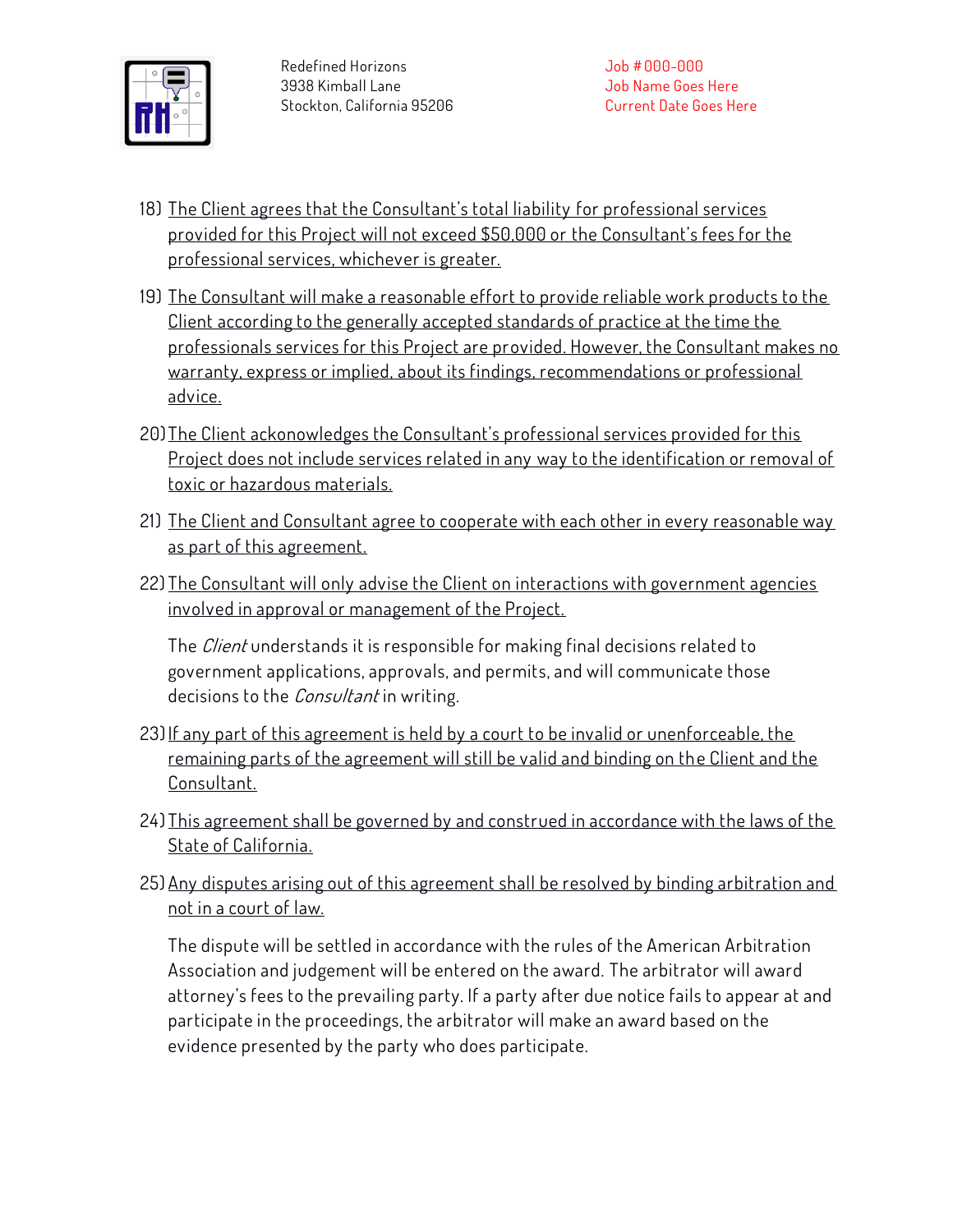

- **26)In the event either party starts proceedings to enforce or interpret provisions of this agreement, the proceeding will be brought and adjudicated in San Joaquin County, the Consultant's principal place of business.**
- **27) If any proceeding is brought to enforce or interpret provisions of this agreement, the prevailing party shall be entitled to receive from the losing party reasonable attorney's fees, which fees shall be set in the same proceeding, in addition to the other relief to which it may be entitled.**
- **28)If the Client makes a claim for harm or damages against the Consultant related to the professional services the Consultant provides on the Project, and the Client doesn't win a favorable decision on the claim from an arbitrator or judge, the Client will pay the reasonable defense costs of the Consultant.**
- **29) The agreement shall not assigned by either Client or Consultant without the prior consent of the other.**
- **30)This agreement shall be binding on the heirs or successors of the Client and Consultant.**
- **31) This is the entire agreement related to the Consultant's providing professional services for this Project. It replaces any previous agreements between the Consultant and Client related to this Project.**
- **32) The Consultant carries Professional Liability Insurance in the amount of \$1,000,000 and that insurance will be in place through the term of this agreement.**
- **33)By executing this agreement the Client accepts its terms and acknowledges it has received a copy of the agreement and the professional scope-of-services from the Consultant for this Project.**